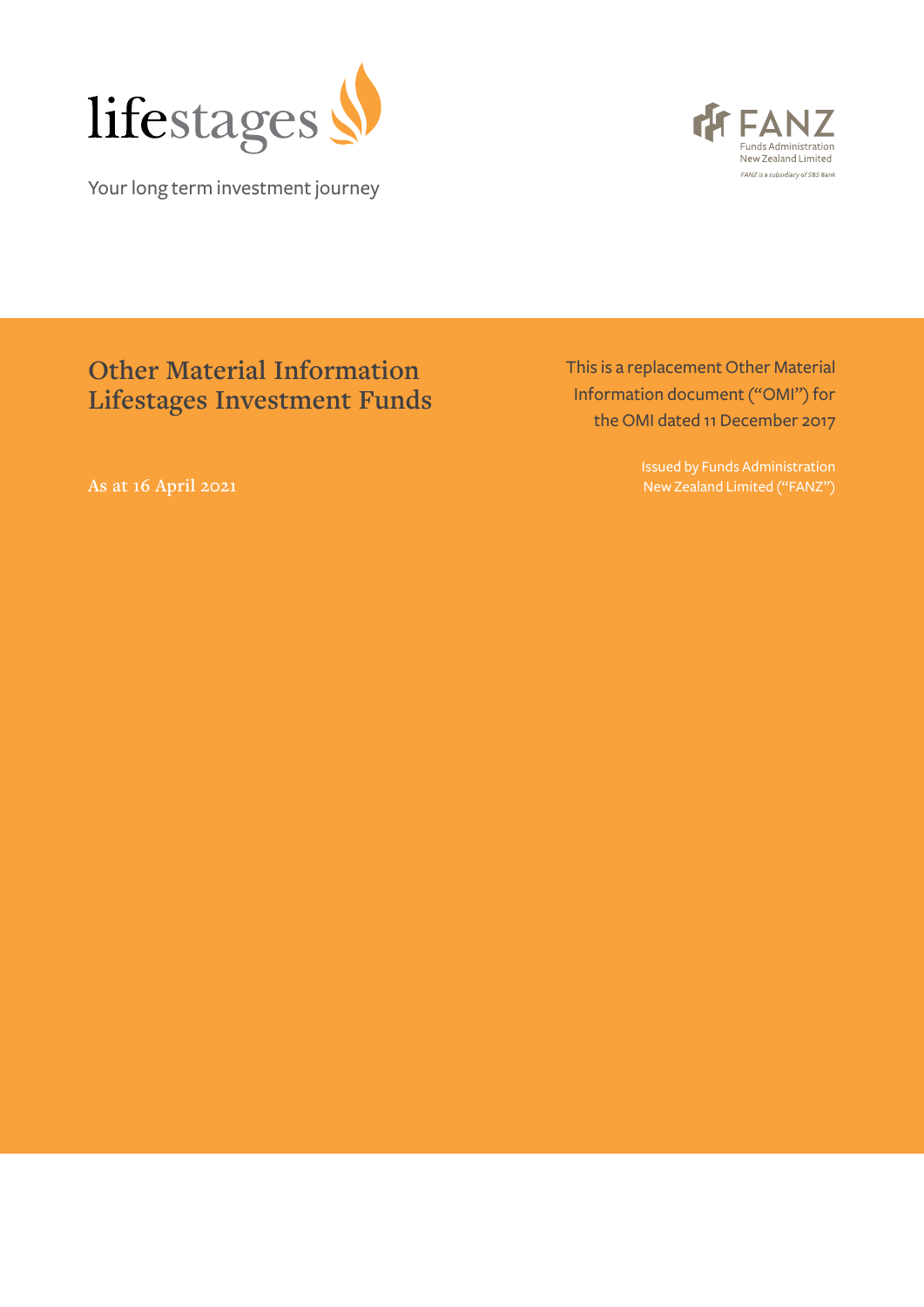# Contents

| 1. Introduction                     |                |
|-------------------------------------|----------------|
| 2. How does this investment work?   | $\overline{2}$ |
| 3. The Funds                        | 4              |
| 4. What are the risks of investing? | 5              |
| 5. What are the fees?               | 8              |
| 6. What taxes will you pay?         | 10             |
| 7. Changes that may be made         | 12             |
| 8. Who is involved?                 | 13             |

Investments in the Funds do not represent deposits or other liabilities of FANZ or its parent SBS Bank (or any other member of the SBS Bank group), and are subject to investment risk. The investment risk includes possible delays in repayment and loss of income or contributions invested. The principal and returns of the Funds are not guaranteed or secured in any way by FANZ or by its parent SBS Bank (or any other member of the SBS Bank group), the Government, the Supervisor, or any other person.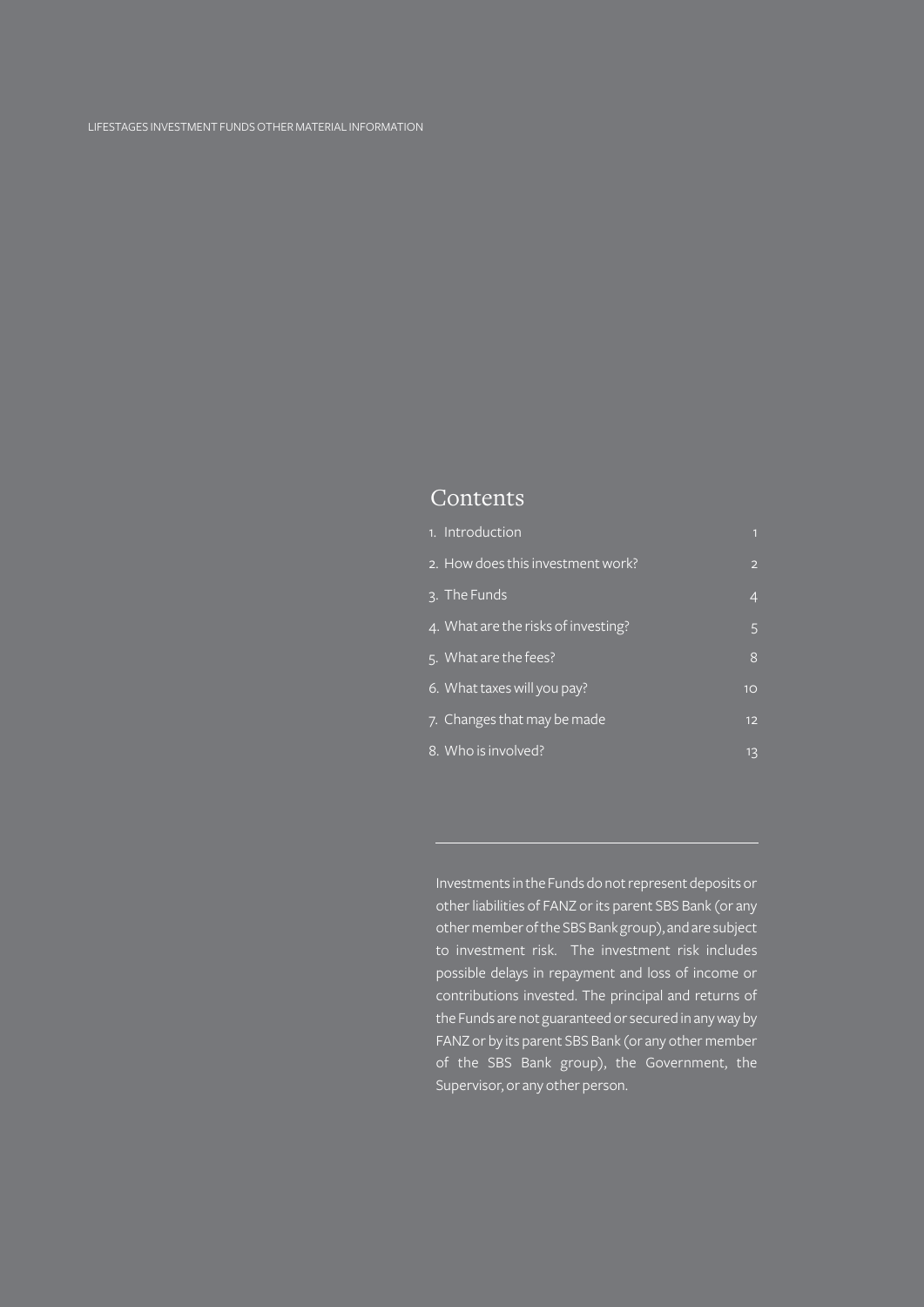

# 1. Introduction

This document contains additional information about the Lifestages Investment Funds ("Funds") to help you make your investment decision.

This document should be read alongside the Product Disclosure Statement for the Lifestages Investment Funds ("PDS"). The PDS and this document can be found at **[www.lifestages.co.nz/lifestages-investment-funds/](https://www.lifestages.co.nz/lifestages-investment-funds/overview/) [overview/](https://www.lifestages.co.nz/lifestages-investment-funds/overview/)**.

The Funds are currently closed to new investors. If you are an existing investor, you can make additional investments in any of the Funds by contacting us or via an approved custodial administration service. Where you are investing through the custodial administration service, you will need to make payment to the provider of that service by following the process it has.

The master trust deed covering all the Funds, the respective Statements Of Investment Policy and Objectives ("SIPO"), establishment deeds for each of the Funds, and other useful information about this offer can also be found at **[www.lifestages.co.nz/lifestages-investment-funds/overview/](https://www.lifestages.co.nz/lifestages-investment-funds/overview/)**.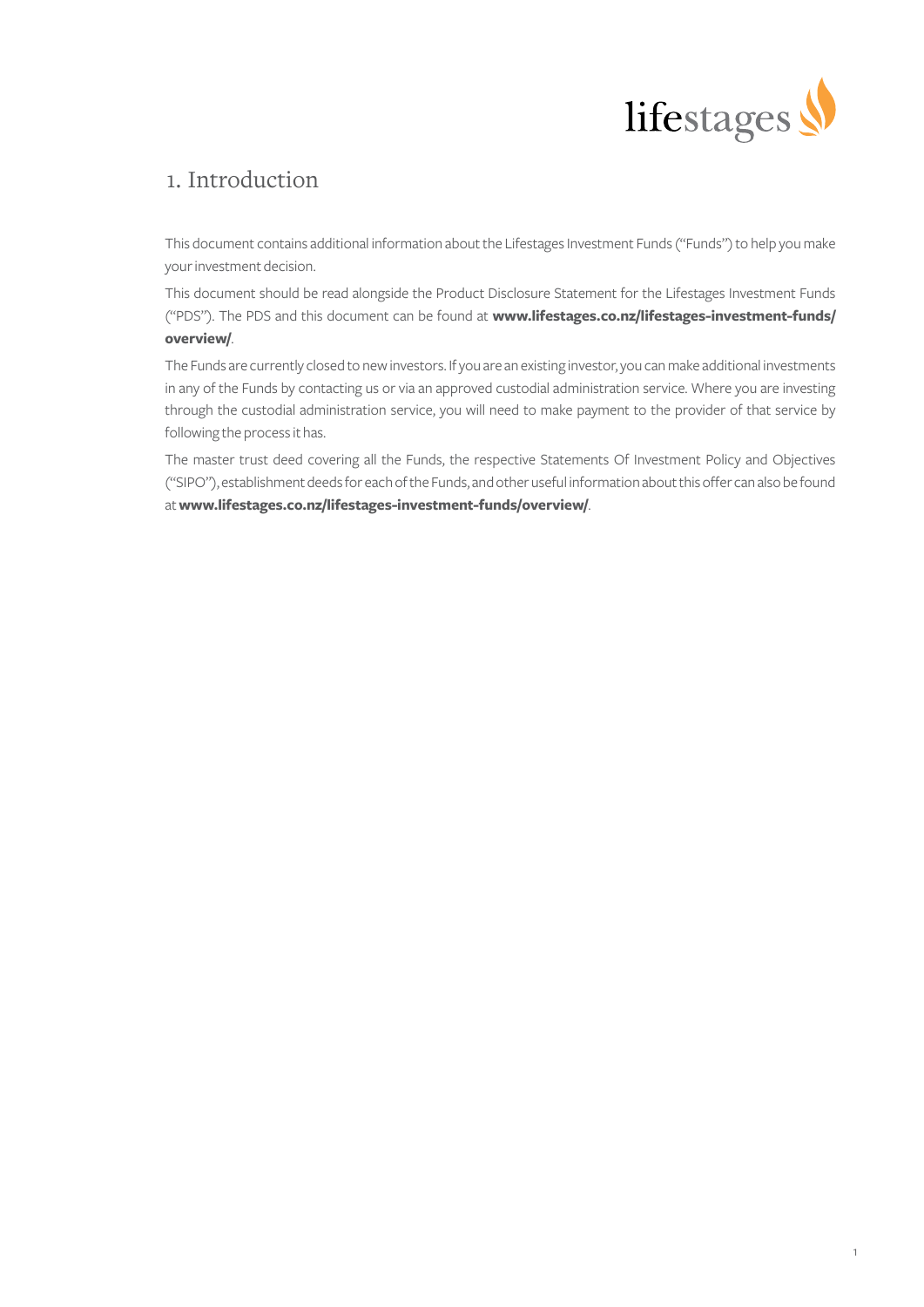# 2. How does this investment work?

The Funds are a suite of managed investment schemes managed by Funds Administration New Zealand Limited ("FANZ" or "Manager" or "us" or "we"), a subsidiary of SBS Bank. The Supervisor is Trustees Executors Limited ("Supervisor"). The Lifestages Investment Funds are governed by a consolidated master trust deed dated 1 November 2016 between the Manager and the Supervisor ("Trust Deed").

There are four separate funds offered under the PDS: Lifestages Corporate Bond Portfolio, Lifestages World Bond Portfolio, Lifestages Australasian Equity Portfolio, and Lifestages World Equity Portfolio (each a "Fund").

Each Fund is a multi-rate Portfolio Investment Entity ("PIE") for tax purposes. This means that any taxable income of the Funds will be taxed at your Prescribed Investor Rate ("PIR").

Your investment is applied towards units in the Fund(s) you choose. The value of your units change to reflect the returns of those Fund(s) (either positive or negative), as well as the Fund's fees and expenses.

Each Fund invests in different types of investments. You can choose to invest in one of these Funds or a combination of Funds.

The Lifestages Corporate Bond Portfolio invests primarily in New Zealand investment grade corporate bonds.

The Lifestages World Bond Portfolio invests primarily in a diversified portfolio of international investment grade income securities.

The Lifestages Australasian Equity Portfolio invests primarily in New Zealand and Australian shares.

The Lifestages World Equity Portfolio invests primarily in international shares.

# **Making investments**

The Funds are currently closed to new investors. If you are an existing investor, you can make additional investments in any of the Funds by contacting us or via an approved custodial administration service. Where you are investing through the custodial administration service, you will need to make payment to the provider of that service by following the process it has.

We have an absolute discretion to accept or refuse to accept any application for units in whole or in part. If we reject an application we do not need to give reasons. If we reject an application, we will promptly refund the money paid. Interest will not generally be paid on application moneys refunded, although we have a discretion to pay interest if we consider it appropriate.

Investments of any amount can usually be made, provided the following minimums are met:

| Initial investment | Additional lump sum investment | Regular investment |
|--------------------|--------------------------------|--------------------|
| \$500              | \$500                          | \$100 per month    |

We can waive these minimums either generally or in a particular case. These minimums could change in the future.

We may treat applications for units as either a subscription for units in the relevant Fund(s) at the current unit value or a request for the purchase, from a unit holder that we nominate, of units in the relevant Fund(s) at the current issue price.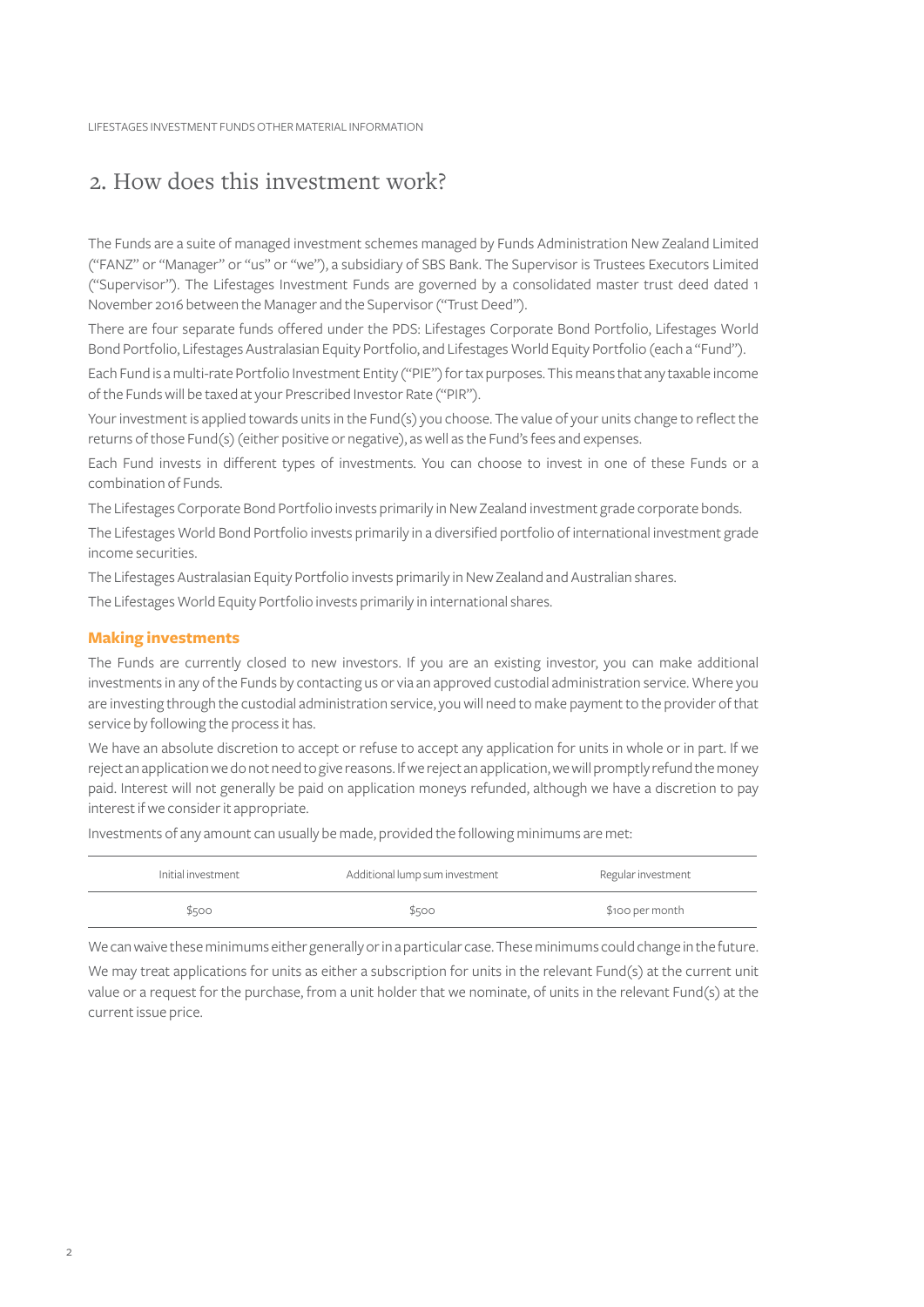

The unit value is the amount calculated on the most recent "unit value determination day" by dividing the withdrawal value of the relevant Fund by the number of units on issue. The withdrawal value of a Fund is essentially the market value of all investments of the Fund less its liabilities and the costs that would be incurred in selling the Fund's assets on that day. Currently, each business day is usually a "unit value determination day", although we could change this with the Supervisor's agreement.

The issue price is the unit value plus any entry fee of an amount determined by us from time to time (or switching fee if applicable). It is our policy not to charge entry, exit, or switching fees.

We can, by notice to the Supervisor, determine that no further units in a particular Fund or Funds will be issued for a specified period or until the relevant Fund is (or Funds are) terminated.

# **Withdrawing and Switching**

A withdrawal notice must be in writing, or, subject to certain conditions, given by electronic means. A withdrawal notice must specify the dollar amount or number of units to be withdrawn, and comply with any specifications we prescribe. Unless we agree otherwise a withdrawal notice is irrevocable once given.

A withdrawal from a Fund is subject to the deduction of any duty or tax payable, the payment of any exit fee, and our and the Supervisor's right to be reimbursed for expenses.

The number of units withdrawn and the number of units remaining must satisfy the minimum requirements set by us from time to time, unless the withdrawal is for all of a unit holder's units in the relevant Fund.

A partial withdrawal must be for units with a withdrawal value of at least \$100 and must not reduce the remaining Fund holding value below \$500. We can waive these requirements.

Unit holders can switch a dollar amount or number of units between Funds by giving us a switching notice and completing the relevant documentation. Any minimum values applying must be met and a notice is irrevocable once given. Switching notices must comply with any specifications we prescribe. At least 500 units must be switched, and unit holders must hold at least 500 units in each Fund, unless a switch is for all units in the existing Fund.

A switching notice takes effect as a withdrawal of units from the existing Fund and an application for units in the requested Fund(s). The provisions of the Trust Deed relating to withdrawals (including, for example, the ability to suspend withdrawals) apply with all necessary modifications.

We require unit holders to provide us with evidence of their identity before giving effect to any withdrawal or switch.

If a unit holder holds less than the minimum number of units for a Fund, we may give them not less than one month's written notice of our intention to redeem their units. If they still hold less than the minimum number of units at the end of that notice period we may, within seven days, redeem their units as if they had given a withdrawal notice.

## **Suspension of Withdrawals**

If as a result of a decision to wind-up a Fund, or because of:

- a) the suspension of trading on any exchange;
- b) financial, political, or economic conditions in any financial market;
- c) the nature of any investment;
- d) total investments in the Fund becoming less than \$50,000;
- e) the occurrence or existence of any other circumstance or event relating to the Fund or generally; or
- f) the receipt of a withdrawal notice for the number of units, or a dollar value of units, representing 10% or more of the withdrawal value of the Fund; or
- g) it would be materially prejudicial to the interests of any unit holders for units specified in a withdrawal notice to be redeemed,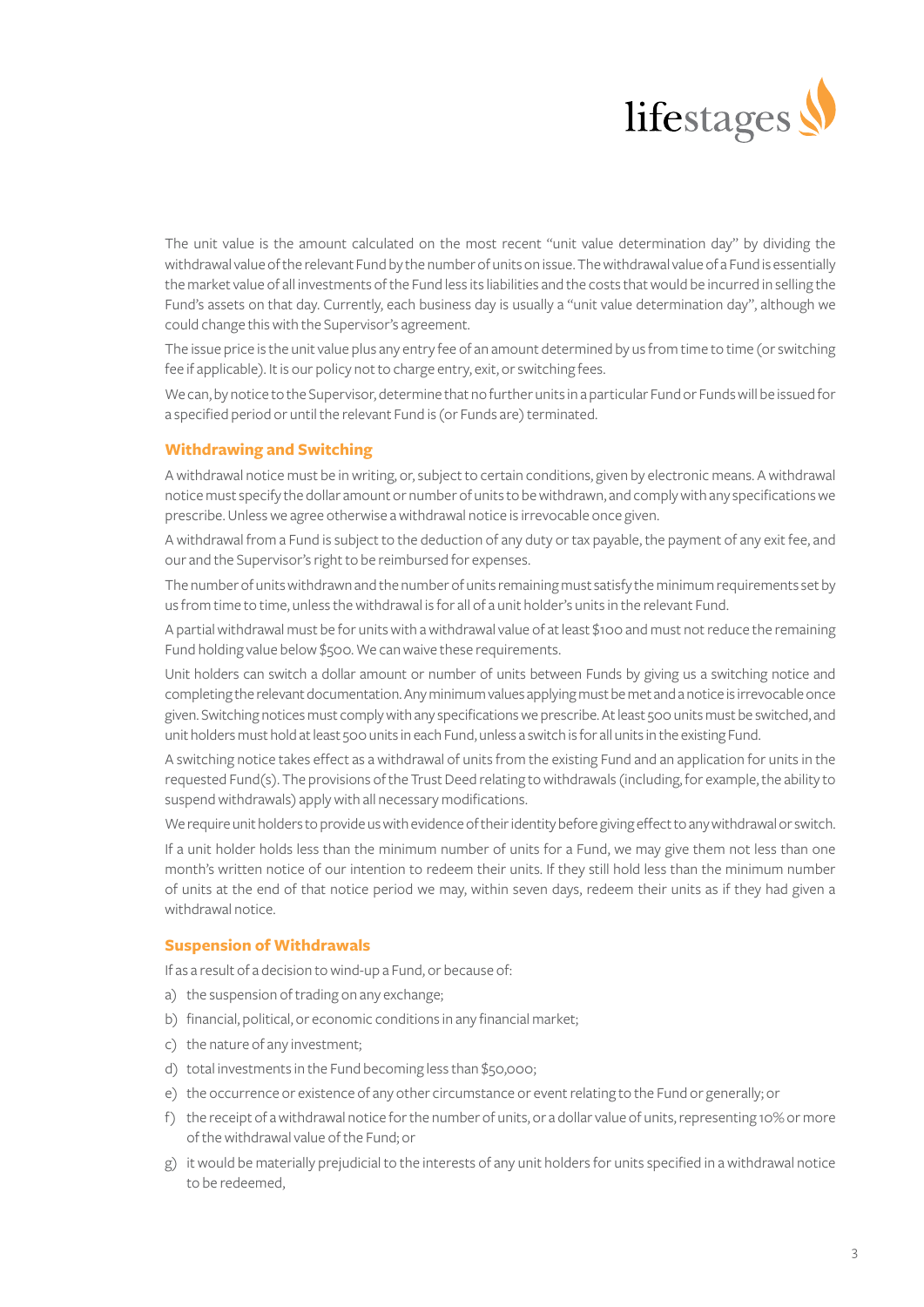we may suspend withdrawals and switches from that Fund by giving a notice to that effect to all unit holders in that Fund.

During any suspension we may, with the Supervisor's agreement, give effect to a withdrawal notice in part or in full if we determine, in our discretion, that due to special circumstances a failure to allow the withdrawal would cause personal hardship to the relevant unit holder.

A suspension may last up to three months, unless the Supervisor agrees to an extension. There is no limit on the period that a suspension can be extended for with the Supervisor's agreement.

# **Transfer and assignment of units**

Unit holders can transfer units to another person by completing a transfer form approved by us.

The number of units transferred and the number of units remaining must satisfy the minimum requirements set by us from time to time. A transfer must be for at least 500 units and both the existing unit holder and the transferee must hold at least 500 units in a Fund (unless the existing unit holder transfers all of his or her units).

We may suspend transfers from time to time. We cannot suspend transfers for more than 30 working days in a calendar year without the Supervisor's agreement.

We will recognise the executors or administrators of a deceased unit holder (or in the case of joint unit holders, the surviving unit holder(s)) as having any title to, or interest in, a deceased unit holder's units.

Any person who has authority to administer the estate of a mentally disordered person, or who becomes entitled to units due to the death, bankruptcy, or liquidation of a unit holder, will be registered as the holder of those units, or be permitted to transfer these units, upon producing such evidence of capacity or title as we think sufficient.

# 3. The Funds

The Lifestages Investment Funds PDS offers a suite of four funds;

- > Lifestages Corporate Bond Portfolio;
- > Lifestages World Bond Portfolio;
- > Lifestages Australasian Equity Portfolio; and
- > Lifestages World Equity Portfolio.

Each Fund has its own investment objectives and policies, details of which are set out in the SIPO for each Fund.

Each Fund also has a quarterly fund update, which details the Fund's performance, fees, current holdings and key personnel.

These documents can be found at **[www.disclose-register.companiesoffice.govt.nz](https://www.disclose-register.companiesoffice.govt.nz)** (search for Lifestages Investment Funds) and at **[www.lifestages.co.nz/lifestages-investment-funds/overview/](https://www.lifestages.co.nz/lifestages-investment-funds/overview/)**.

None of the Funds make distributions of income. Returns to unit holders are by way of changes in the value of their units. However, the distribution policy for a Fund could change in the future.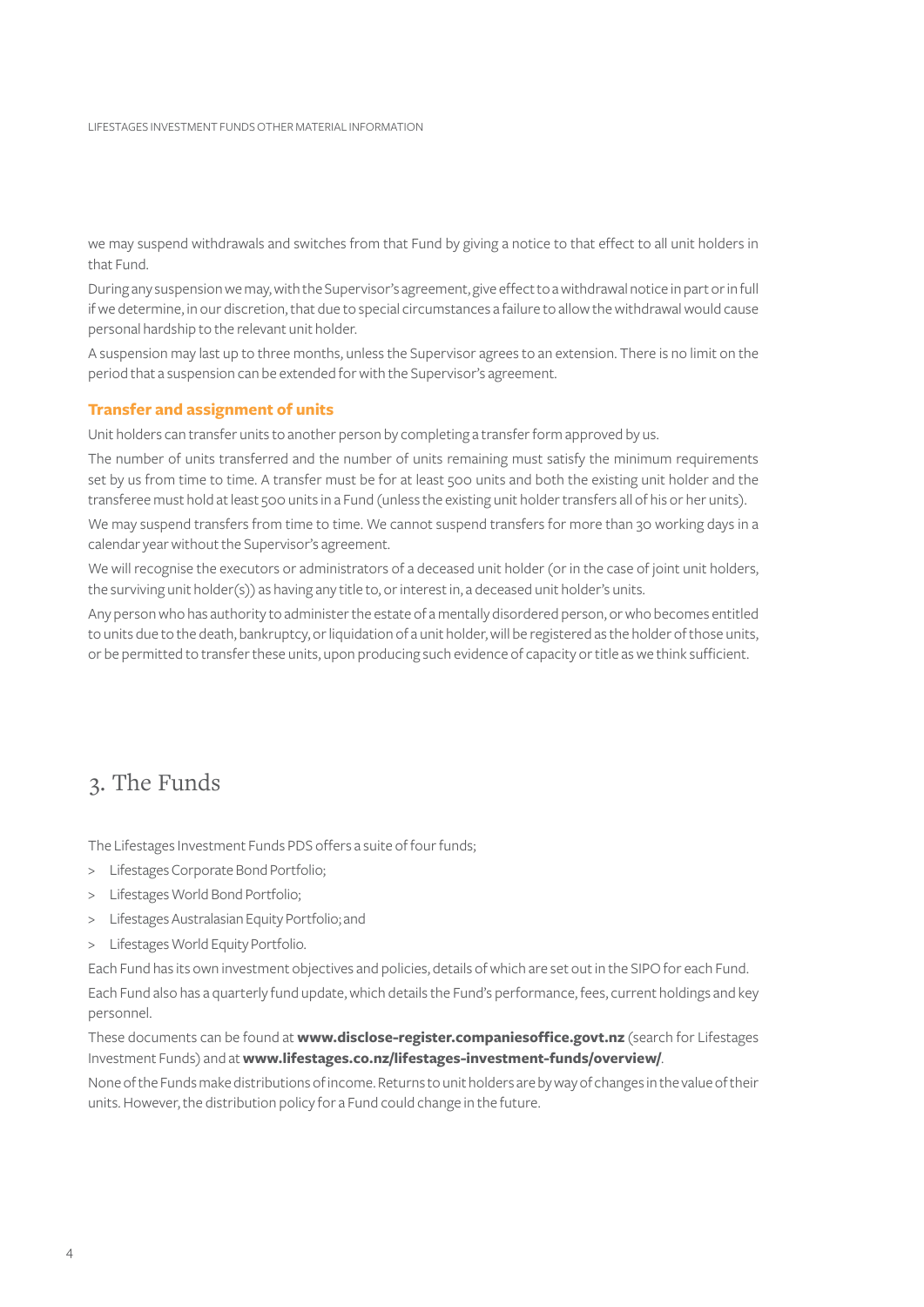

# 4. What are the risks of investing?

You do not incur any liabilities (including contingent liabilities) in relation to the Funds other than the purchase price of units and a requirement to indemnify us and the Supervisor in respect of any tax paid or payable in respect of you and your units.

All investments involve some degree of risk that can affect your ability to recover the full amount of your investment or impact on the level of return.

| <b>Risk</b>            | <b>Description</b>                                                                                                                                                                                                                                                                                                                                                                                                                                                                                                                                                                                                                                                                                                                                                                                                                                                                                                                                                                                                                                                                                                                                                                                                                                                                                                                                                                                                                                                                                                                                                                                                                               |
|------------------------|--------------------------------------------------------------------------------------------------------------------------------------------------------------------------------------------------------------------------------------------------------------------------------------------------------------------------------------------------------------------------------------------------------------------------------------------------------------------------------------------------------------------------------------------------------------------------------------------------------------------------------------------------------------------------------------------------------------------------------------------------------------------------------------------------------------------------------------------------------------------------------------------------------------------------------------------------------------------------------------------------------------------------------------------------------------------------------------------------------------------------------------------------------------------------------------------------------------------------------------------------------------------------------------------------------------------------------------------------------------------------------------------------------------------------------------------------------------------------------------------------------------------------------------------------------------------------------------------------------------------------------------------------|
| Investment return risk | Investment return risk is the risk that returns from the Funds' investments will be negative or lower than<br>expected, affecting the value of your investment in the Funds.<br>Investments are often divided into five major investment classes - cash, fixed interest, property, shares, and<br>alternative assets - which generally have differing levels of risk.<br>Determining how much risk to take should be related to the length of time the investment is for. Generally,<br>if investing for a longer period of time, a fund should hold more growth assets. Returns are expected to be<br>higher and there is a longer time period in which to balance out any negative returns received against<br>positive returns. Lower risk investments are usually more suitable for someone with a shorter time horizon,<br>as greater stability in returns is required with less risk of loss of capital.<br>Each investment class has different characteristics and specific investment risks that relate to the particular<br>class. For example:<br>Cash is suited to short term requirements, but inflation erodes its value. In addition, where cash assets<br>$\geq$<br>are placed on bank deposit there is a small risk of the bank defaulting, meaning that some or all of the<br>cash may be lost.<br>The value of fixed interest investments is affected by changes in interest rates and there is the risk of the<br>$\geq$<br>issuer not making the required interest payments and/or not repaying the investment.<br>Shares offer the possibility of greater returns and tend to be more accessible and liquid than other<br>> |
|                        | securities. However, the risk factor with shares is relatively high, as the value is very much dependent on<br>the performance of the company that issued them, as well as market opinion. There are also extra costs<br>due to brokerage services.                                                                                                                                                                                                                                                                                                                                                                                                                                                                                                                                                                                                                                                                                                                                                                                                                                                                                                                                                                                                                                                                                                                                                                                                                                                                                                                                                                                              |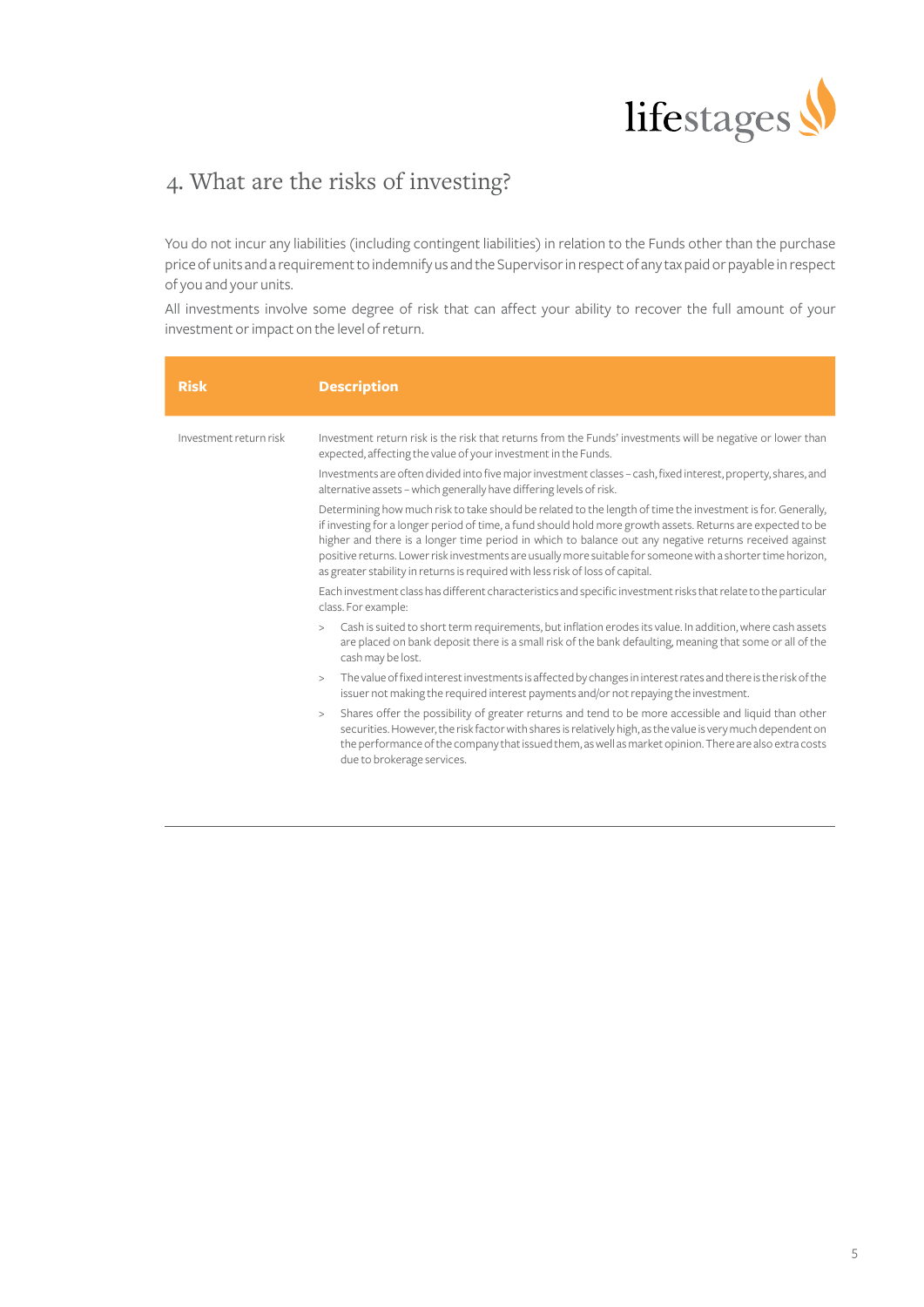# Other general risks that may also affect some or all of your investment are:

| <b>Risk</b>                                                      | <b>Description</b>                                                                                                                                                                                                                                                                                                                                                                                                                                                                       |
|------------------------------------------------------------------|------------------------------------------------------------------------------------------------------------------------------------------------------------------------------------------------------------------------------------------------------------------------------------------------------------------------------------------------------------------------------------------------------------------------------------------------------------------------------------------|
| Interest rate risk                                               | Interest rate risk is the risk that the Funds' investment return will fluctuate as a result of changes in interest<br>rates. The Funds' exposure to interest rate risk primarily arises from investments in interest-bearing<br>instruments such as cash and bonds.                                                                                                                                                                                                                      |
| Market risk                                                      | Investments generally are affected by movements in market demand and supply, economic conditions,<br>market sentiment, political events, natural disasters, pandemics, and consumer demand. This is of<br>significance to the Funds offered under this PDS as the assets of those Funds are market linked.                                                                                                                                                                               |
| Liquidity risk                                                   | Liquidity risk is the risk that the Funds will experience difficulty in realising assets, having to liquidate assets<br>at a time of duress which means a sub-optimal price is realised, or otherwise experiencing difficulty raising<br>sufficient funds to satisfy financial obligations. Low liquidity means it may not be possible to sell assets at the<br>desired time at fair value. This will impact the Funds' ability to make payments as required, such as paying<br>returns. |
| Counterparty risk                                                | Counterparty risk is the risk that a party to a financial contract (including an investment contract) defaults<br>or is otherwise unable to fulfil their obligations. If this occurs, the full amount of the investment may not be<br>recovered. The underlying fund managers analyse counterparty creditworthiness by undergoing a due<br>diligence process when selecting counterparties to transact with.                                                                             |
| Operational risk                                                 | The risk of a technological, process or other failure affecting the Fund's operations or the financial markets<br>in general. Any risk of technological failure could impact your returns or ability to withdraw from the Funds.                                                                                                                                                                                                                                                         |
| Regulatory risk                                                  | The risk that a Fund is affected by future changes to tax, managed investment scheme or other legislation.<br>These changes could affect the Fund's investments by impacting on its operation, returns and benefits<br>available.                                                                                                                                                                                                                                                        |
| Risk of losing PIE tax status                                    | There is a risk that if a Fund fails to satisfy PIE eligibility criteria, and that failure is not remedied within the<br>period permitted under the Income Tax Act 2007, then that Fund may lose PIE status and revert to a widely<br>held managed fund taxed at a flat rate of 28%, rather than at your own prescribed investor rate.                                                                                                                                                   |
| Risk of restrictions of<br>withdrawals, transfers or<br>switches | There is a risk that we may give notice to defer withdrawals, or switches between Funds if we determine that<br>it is not practicable, or would be materially prejudicial to the interest of investors generally for us to give<br>effect to withdrawals in respect of the relevant Fund or Funds.                                                                                                                                                                                       |
|                                                                  | For example, we may suspend withdrawals from a Fund if a significant unit holder in a Fund submits a<br>withdrawal notice for units representing 10% or more of the withdrawal value of the relevant Fund.                                                                                                                                                                                                                                                                               |
| Insolvency risk                                                  | The risk that a Fund becomes insolvent and is placed into receivership, liquidation or statutory management,<br>making it unable to meet its financial obligations. If a Fund becomes insolvent then you may not recover the<br>full amount of your investment in the Fund. However, you won't incur any liability to any person, other than<br>for expenses, fees or taxes payable before the insolvency.                                                                               |
| Borrowing risk                                                   | The risk that where borrowing has occurred in relation to a Fund, the lender would have the right to demand<br>payment from that fund at short notice. The level of borrowings by the Funds is subject to certain<br>conditions in the Trust Deed.                                                                                                                                                                                                                                       |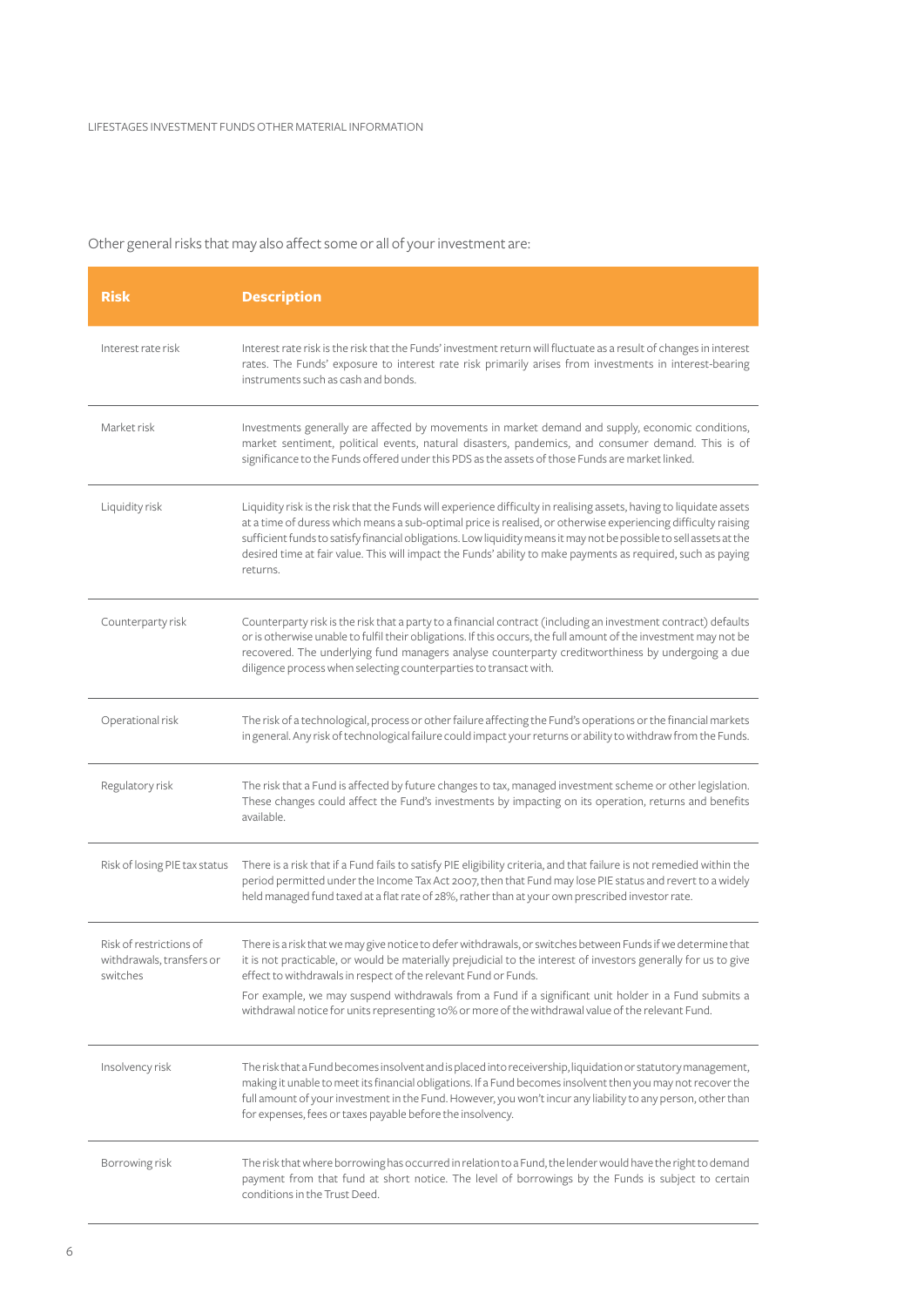

# Other risks that relate to the Funds are:

| <b>Risk</b>                                     | <b>Description</b>                                                                                                                                                                                                                                                                                                                                                                                                                                                                                                                                                                                                              |
|-------------------------------------------------|---------------------------------------------------------------------------------------------------------------------------------------------------------------------------------------------------------------------------------------------------------------------------------------------------------------------------------------------------------------------------------------------------------------------------------------------------------------------------------------------------------------------------------------------------------------------------------------------------------------------------------|
| Bank Counterparty risk                          | Each Fund's cash exposure is obtained primarily through investments in unsecured deposits (including<br>redeemable shares) issued by ANZ Bank New Zealand Limited ("ANZ"). New Zealand fixed interest<br>exposure, where applicable, is also obtained in part by investments with banks. Any event or circumstance<br>affecting ANZ's ability to pay interest on, or repay the principal amount of, those investments could mean<br>that ANZ is unable to make interest payments, or is unable to repay those investments when they mature (or<br>at all).                                                                      |
| Underlying investment<br>manager selection risk | Even though professional underlying investment managers make the investment decisions for the Funds,<br>the outcomes cannot be predicted with certainty and results will vary accordingly. There is a risk that an<br>underlying investment manager selected by FANZ underperforms, resulting in lower returns than the<br>relevant market or objective.                                                                                                                                                                                                                                                                        |
| Service provider risk                           | The risk that if any of the parties involved in the operation of the Funds (including the Supervisor and<br>underlying administration or fund managers) fail to perform their obligations, it could adversely affect<br>investors of the Funds.                                                                                                                                                                                                                                                                                                                                                                                 |
| Concentration risk                              | As the Funds invest in a single asset class, an investor may be exposed to concentration risk if they are only<br>invested in that Fund. At any given point, market conditions that cause one asset class to do well may cause<br>another asset class to do badly. Where an investor's Fund only comprises of a single asset class they will not<br>benefit from the effects of diversification where the market conditions that cause one asset class to do well<br>may cause another asset class to do badly. Therefore the value of their investment will be dependent on the<br>performance of that particular asset class. |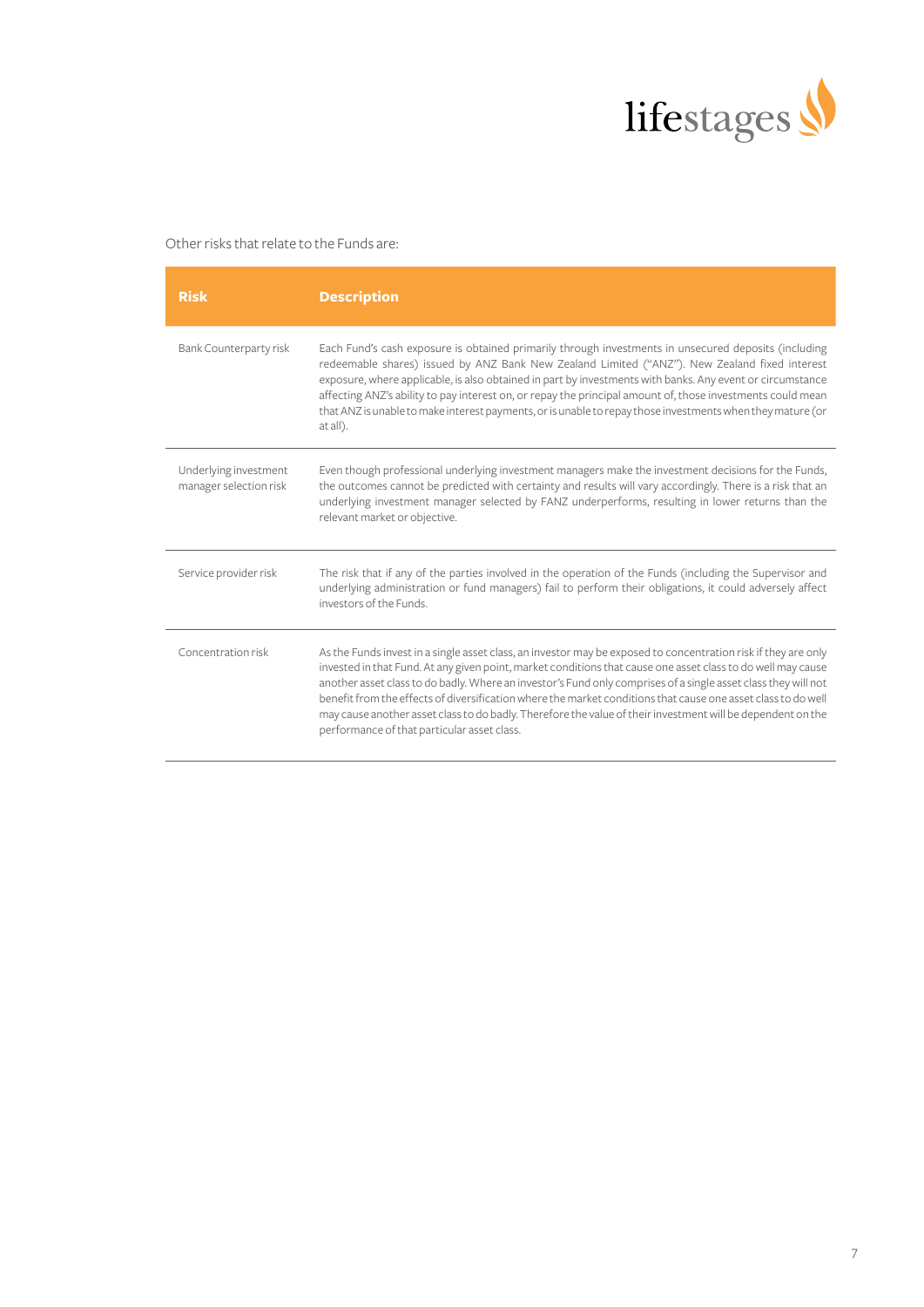LIFESTAGES INVESTMENT FUNDS OTHER MATERIAL INFORMATION

# 5. What are the fees?

# **Annual fund charges**

The total estimated annual fund charges for each Fund are described in the Lifestages Investment Funds PDS, and are made up of:

- > an annual management fee; and
- > various administration charges.

These are described further below.

# **Management fee**

We charge an annual management fee to each Fund as set out in the Funds' PDS. These amounts are inclusive of GST. GST is currently charged at 15% on 10% of the management fee in accordance with the non-binding IRD agreement with the Financial Services Council of New Zealand Incorporated on behalf of the funds management industry. This percentage may change in the future.

This fee is calculated as a percentage of the relevant Fund's net asset value and deducted within the Fund's unit pricing valuation.

We can change the amount of the management fee that we charge. The maximum management fee we can charge is 5% per year of the gross asset value of the fund (unless the Supervisor agrees to a higher amount). Where fees are increased we will give affected unit holders 30 days' prior notice.

# **Administration charges**

These charges cover the general management of the Funds e.g. supervisor, legal, custodian and audit fees. They also cover an estimate of the fund charges of the underlying funds as these are not managed by a related party of us, so we are unable to definitively quantify those charges in advance. We do not expect any difference between our estimate and the actual charges to be material. Actual charges over the most recent completed financial year are available in the latest fund update for each Fund.

Our estimates are made on the basis of reasonable assumptions about the ongoing level of fees and costs expected to be charged (taking into account the actual fees and costs as a percentage of average net asset value that were charged for the most recent completed Financial Year as the date of the Funds' PDS). There is no maximum amount for these fees, costs and expenses.

These fees (excluding underlying fund fees) and any expenses are charged to us, rather than the Funds. The Supervisor is entitled to the reimbursement of expenses incurred in performing services in respect of each Fund, and to charge GST or any similar tax on duty payable in respect of its fees. We are entitled to recover the amount of the fee (and any applicable GST or similar tax or duty payable in respect of such fee) as well as any expenses from the Funds as an expense.

### **Performance fees**

We do not currently charge performance fees for any of the Funds.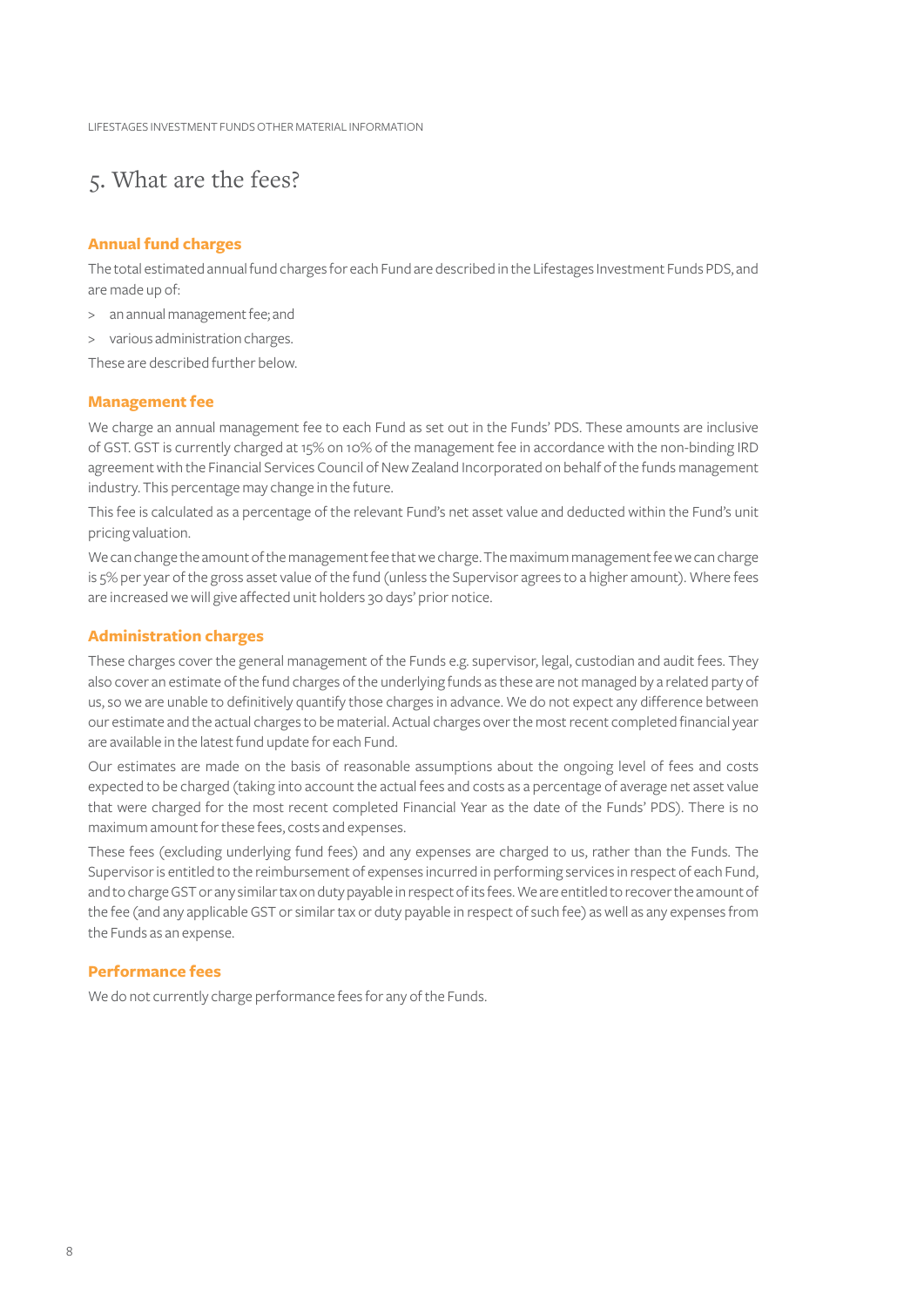

# **Individual action fees**

We do not currently charge establishment, contribution, withdrawal, switching, or transfer fees, but we could charge these or other fees in the future, subject to giving affected unit holders at least 30 days' prior notice.

We are entitled to charge a maximum establishment fee of 5% of unit value for each of the Funds.

We are entitled to charge a maximum exit fee on all Funds of 5% of the amount withdrawn.

The switching fee may differ depending on the Fund or the configuration of the switch transaction. The maximum switching fee is currently 5% of the amount switched.

## **Trading costs**

An underlying fund may incur trading costs. Trading costs are the costs of buying and selling investments of a Fund. Trading costs are incurred in the underlying funds, which will indirectly affect the value of your investment.

# **Estimate of total annual fund charges**

We are required to show the total annual fund charges in the PDS as a percentage of the net asset value of a Fund.

The total annual fund charges are shown in the PDS as an estimate based on actual fund charges at the end of the most recent completed financial year ending 31 March as at the date of the Funds' PDS. However, the actual fund charges are based on the net asset value of the relevant Fund each valuation day. As a result, the amount each Fund pays may differ from the estimates shown.

If we are removed as manager by extraordinary resolution of investors (otherwise than for negligent or wilful failure to perform our duties and obligations under the Trust Deed), we are entitled to an amount paid out of each Fund equal to the total fees we have received pursuant to the Trust Deed during the 24 months preceding the date of our removal.

We can change these fees or introduce new fees in the future, subject to the maximum fees set out in the Trust Deed and establishment deeds. Where fees are increased, we will give affected investors 30 days' prior notice.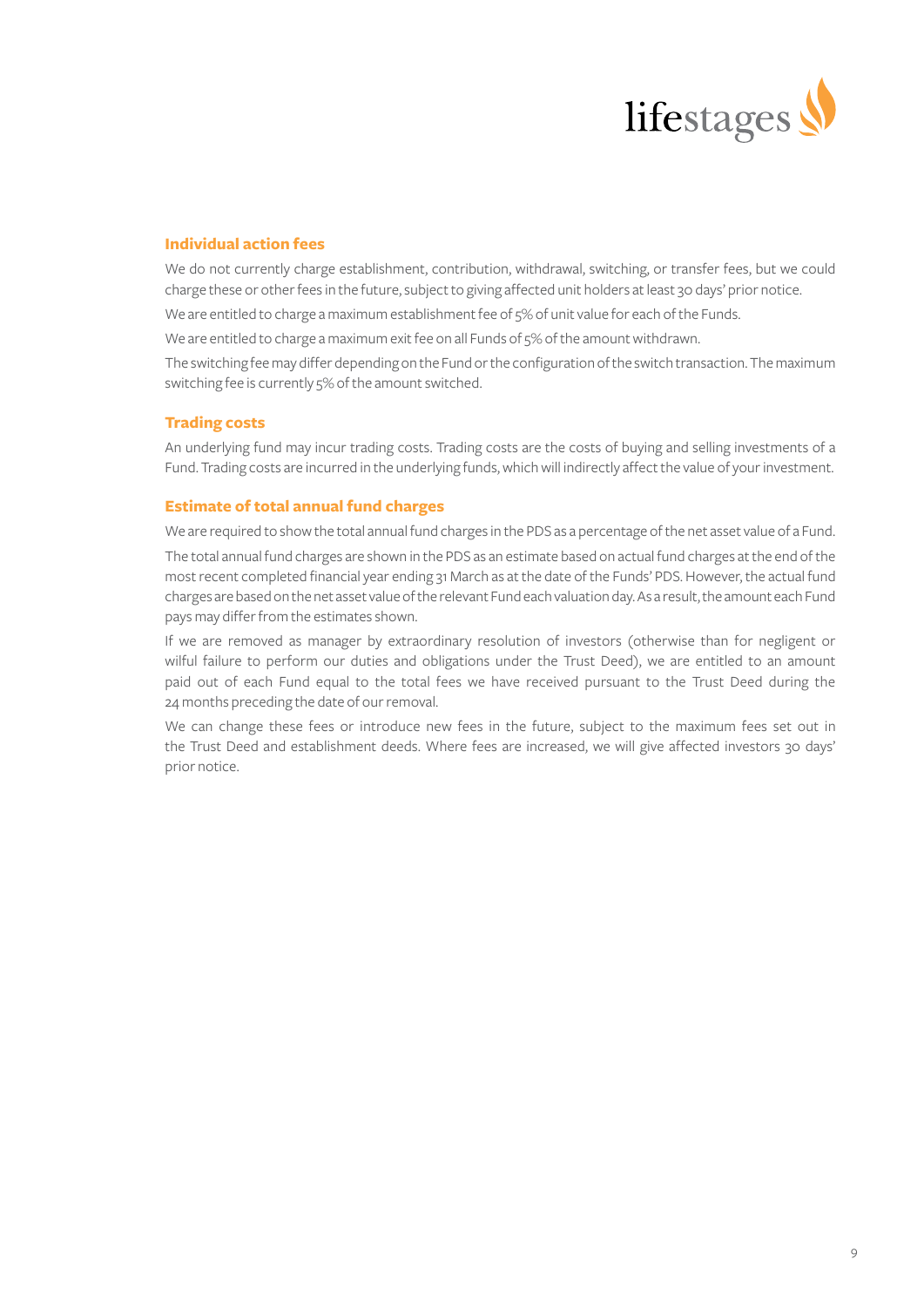# 6. What taxes will you pay?

# **Taxation**

Your returns are affected by tax. This section is based on our current understanding of New Zealand tax law as it affects you and the Funds.

Tax law, its interpretation and the rates that apply may change. The application of tax law depends on your circumstances. We and the Supervisor do not take responsibility for your tax liabilities. If you have questions about how tax affects your individual circumstances we recommend you talk to an independent tax advisor.

GST is payable on some of the fees that make up the annual fund charge. The way GST applies to the Funds could change.

# **Taxable income is taxed at the prescribed investor rate ("PIR") you provide**

Each Fund is a portfolio investment entity ("PIE"). This means that taxable income of each Fund is attributed to you (based on your interest in the Fund) and taxed at the PIR that you tell us.

We calculate the taxable income (or loss) as well as any tax credits or other amounts attributable to you every day. We then pay tax (if any) on the taxable income of the Fund that is attributed to you at the PIR you tell us. If you do not tell us your IRD number and PIR the highest PIR will apply.

To determine your PIR, go to **[www.ird.govt.nz/roles/portfolio-investment-entities/find-my-prescribed](https://www.ird.govt.nz/roles/portfolio-investment-entities/find-my-prescribed-investor-rate)[investor-rate](https://www.ird.govt.nz/roles/portfolio-investment-entities/find-my-prescribed-investor-rate)**.

## **Your PIR and IRD number**

It's important to tell us your correct PIR and IRD number when you join. It's also important to let us know if your PIR changes.

If the rate applied to your PIE income is lower than your correct PIR, you will be required to pay any tax shortfall as part of the income tax yearend process.

If the rate applied to your PIE income is higher than your PIR, any tax over-withheld will be used to reduce any income tax liability you may have for the tax year and any remaining amount will be refunded to you.

Inland Revenue may require us to apply a different PIR if they decide you have given us an incorrect PIR. In this case, we have to apply the PIR that Inland Revenue considers appropriate.

# **Other information about PIRs and taxable income attributed to you**

If you are a joint investor, you must tell us the PIR of the person with the highest PIR. We apply that PIR to calculate tax payable on the taxable income of the fund that is attributed to you.

If you have become a New Zealand tax resident, your PIR should generally be based on your worldwide income and not solely on your New Zealand income.

If you have a PIR of 0% or are a trustee that has elected a PIR that is lower than 28%, you must include the taxable income of the relevant Fund that is attributed to you in your tax return and pay any applicable tax. Your share of any tax credits for PIE tax losses or other excess tax credits a Fund receives will usually be allocated to you by the issue of additional units. If you are a trust that has elected the 10.5% or 17.5% rate, you cannot include a loss attributed to you in your tax return.

If you change your PIR, we don't reassess the tax already deducted from your investment. The new PIR will apply to the taxable income (or loss) of the fund that is attributed to you that has not already been taxed in the current tax year.

The taxable income of the fund that is attributed to you currently impacts your eligibility for family assistance and student allowances. It is also included when determining your income for the purposes of calculating student loan repayment obligations and child support payment obligations.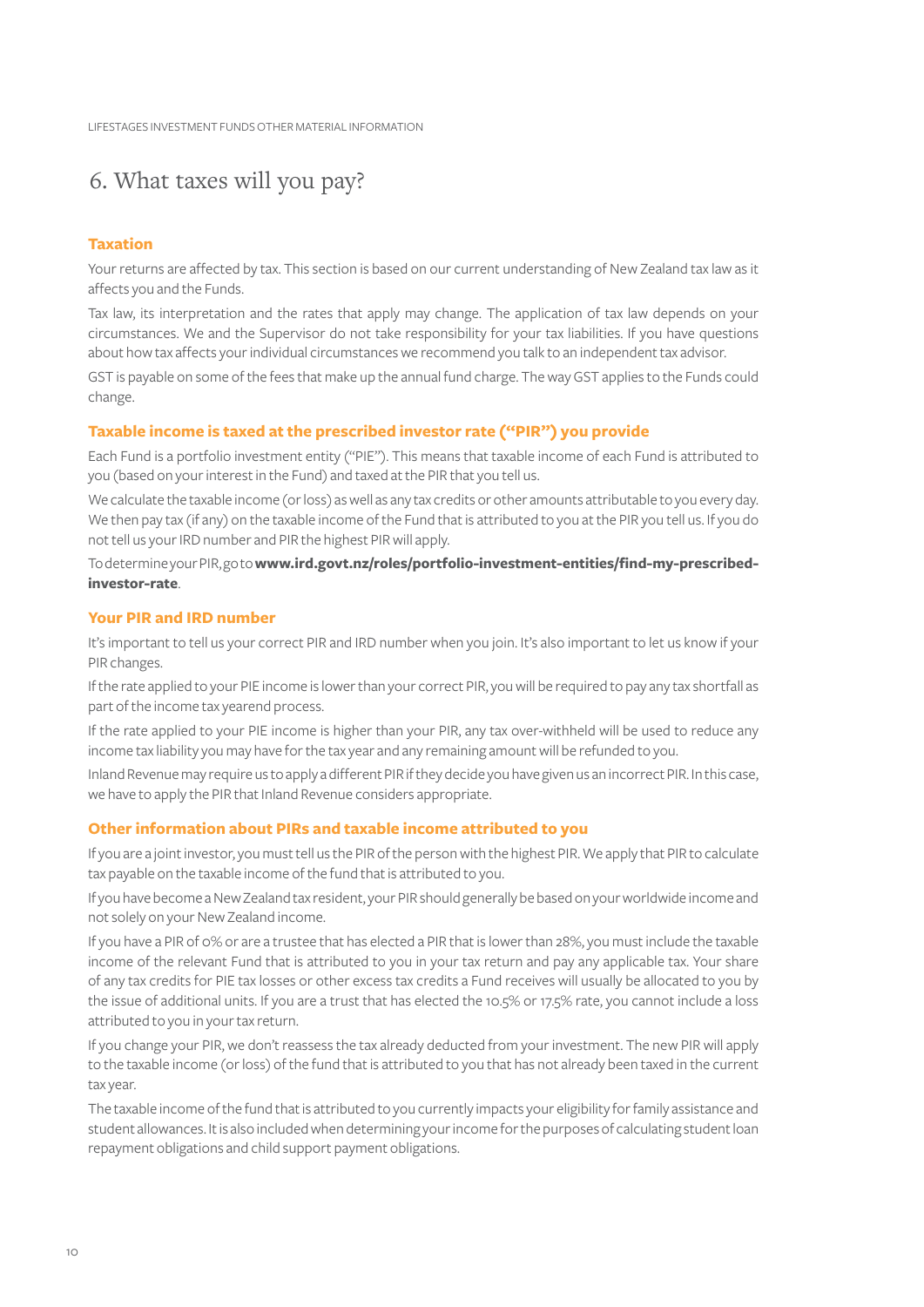

For more information on PIRs and calculating your PIR, you can visit **[www.ird.govt.nz/roles/portfolio](https://www.ird.govt.nz/roles/portfolio-investment-entities/find-my-prescribed-investor-rate)[investment-entities/find-my-prescribed-investor-rate](https://www.ird.govt.nz/roles/portfolio-investment-entities/find-my-prescribed-investor-rate)**.

## **How we pay tax on your behalf**

We reduce your investment to pay tax on your behalf. We do this:

- > shortly after 31 March at the end of the tax year and;
- > when you withdraw, transfer or switch part or all of your investment and;
- > at any other time when the value of your investment is too low to cover your accrued tax liability.
- If we receive a tax refund on your behalf, your investment will increase by the value of the tax refund.

## **How the Lifestages Investment Funds' assets are taxed**

The Funds invest in underlying funds managed by other fund managers, some which are PIEs and some which are offshore funds. The underlying PIE funds will attribute PIE income to the funds, so income and gains or losses will be taxed in the same way as if the underlying investments had been held by the Funds directly.

Gains or losses made by a Fund on most holdings of New Zealand resident companies and Australian resident listed companies with franking accounts that are included on an Australian Stock Exchange approved index are not taxable or deductible, although distributions from these holdings are taxable. This may change in the future.

For other overseas equities or overseas managed funds we invest in, the fair dividend rate method generally applies, except for the Lifestages World Bond Fund which uses the comparative value method. Under the fair dividend rate method, the underlying funds are treated as deriving taxable income equal to 5% of the average daily market value of those investments. Dividends or profits from the sale of these investments are not taxable and losses from sale are not deductible. Foreign tax credits may be available to offset any tax payable (subject to certain limits). Foreign currency hedges of shares and funds subject to fair dividend rate tax may also be taxed using a version of those rules (rather than under the financial arrangement rules).

Foreign shares and funds held by a Fund (including interests in bond funds held by the Lifestages World Bond Fund) are generally taxed under the comparative value method (that is, on the basis of the annual change in market value plus distributions and any disposal gains) if they:

- > offer guaranteed or fixed rate returns; or
- > are non-participating redeemable shares; and
- > are 80% or more invested in financial arrangements or fixed rate shares that are denominated in or hedged to New Zealand dollars; or
- > are otherwise determined by Inland Revenue to be debt in economic terms.

Debt securities and other financial arrangements held by a Fund directly are taxed under the financial arrangement rules using the IFRS taxpayer method, which reflects financial reporting. Income and gains or losses from other investments held by an underlying fund will be taxable.

Withdrawals from the Funds are not taxed as they are excluded income.

Please contact us for details of the particular tax treatment applying to the investments of a Fund at any time. *PIE tax advantages*

Investing in a PIE can provide tax advantages relative to direct investment. Capital gains made on most investments in New Zealand shares, and most Australian listed shares, are not taxable irrespective of the level of trading undertaken. In addition, because the prescribed investor rates at which tax is paid on PIE income are capped at 28%, and no other tax is generally payable by individual members, there can be tax advantages if you are on a higher marginal tax rate.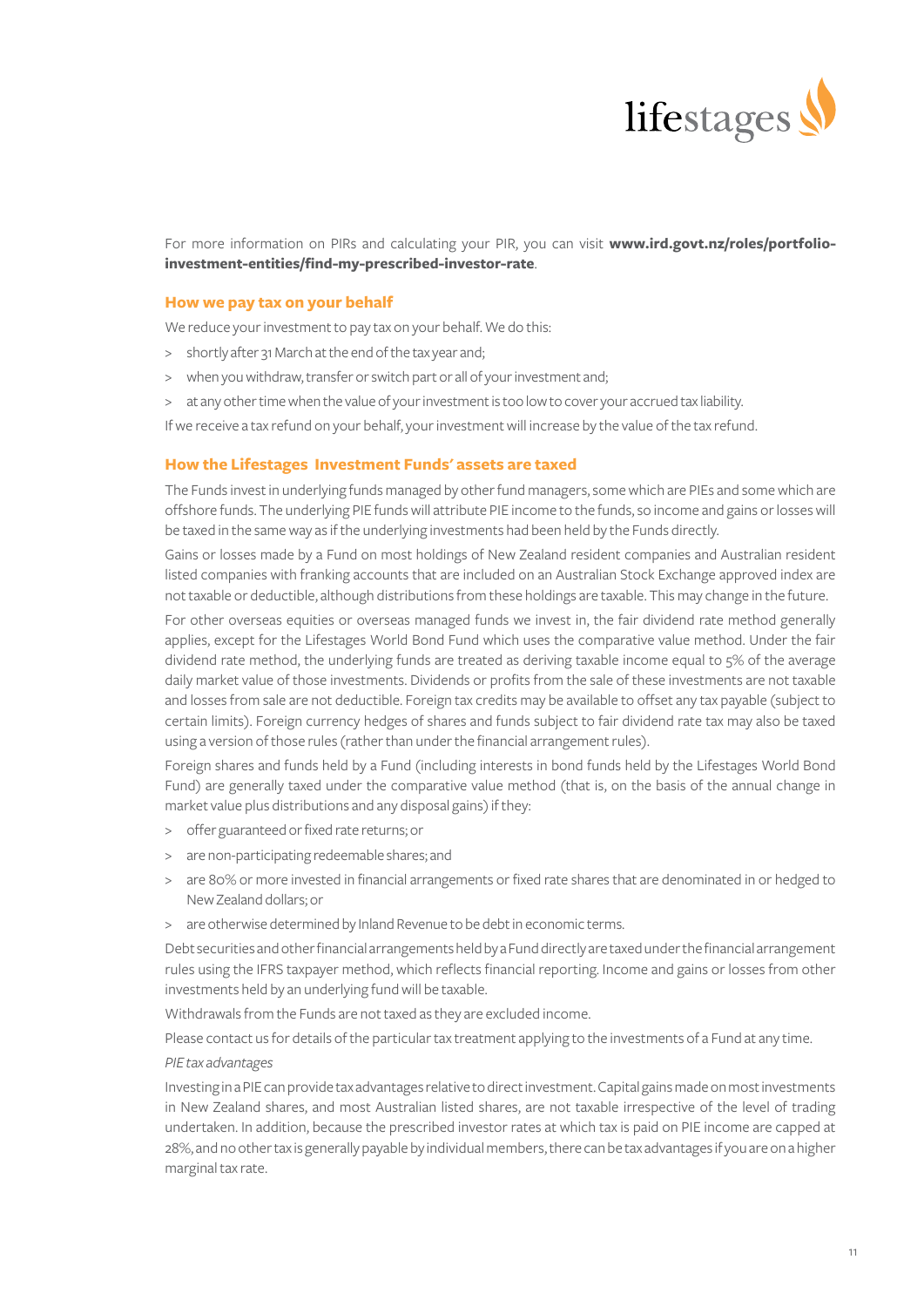# 7. Changes that may be made

| <b>Change</b>     | How changes may be made                                                                                                                                                                                                                                                                                                                                                                                                                                                                                                                                                                                                                      |
|-------------------|----------------------------------------------------------------------------------------------------------------------------------------------------------------------------------------------------------------------------------------------------------------------------------------------------------------------------------------------------------------------------------------------------------------------------------------------------------------------------------------------------------------------------------------------------------------------------------------------------------------------------------------------|
| <b>Trust Deed</b> | We and the Supervisor may at any time make any alteration, modification, variation or addition to the provisions<br>of the Trust Deed (by means of a deed executed by us and the Supervisor) in either of the following cases:<br>if the Supervisor is satisfied that the change does not have a material adverse effect on the unitholders; or<br>><br>if the change is approved by, or contingent on approval by, special resolutions (as defined in the Trust Deed)<br>><br>of the unitholders that are or may be adversely affected by the change (or, if applicable, of each separately<br>affected class of unitholders in each Fund). |
| Investments       | Each Fund is invested in "authorised investments". Each Fund's particular authorised investments are set out in<br>its Establishment Deed and listed in the SIPO.<br>We and the Supervisor can change the authorised investments and investment strategy for a Fund by amending<br>its Establishment Deed. We can change other aspects of a Fund's investment policy and objectives by amending<br>the SIPO after giving notice to the Supervisor in accordance with the Trust Deed. We will give affected unit<br>holders 30 days' notice of any material changes to the SIPO.                                                              |
| Winding up        | A Fund will be wound up if:<br>a special resolution of unit holders of that Fund is passed resolving to wind up that Fund;<br>><br>the minimum holding (currently \$50,000 for each Fund) has ceased to be maintained and we determine to<br>><br>wind up that Fund;<br>we determine to wind up the Fund and give three months' notice to the Supervisor and each unit holder; or<br>><br>eighty years less two days has passed since the commencement date for that Fund.<br>>                                                                                                                                                              |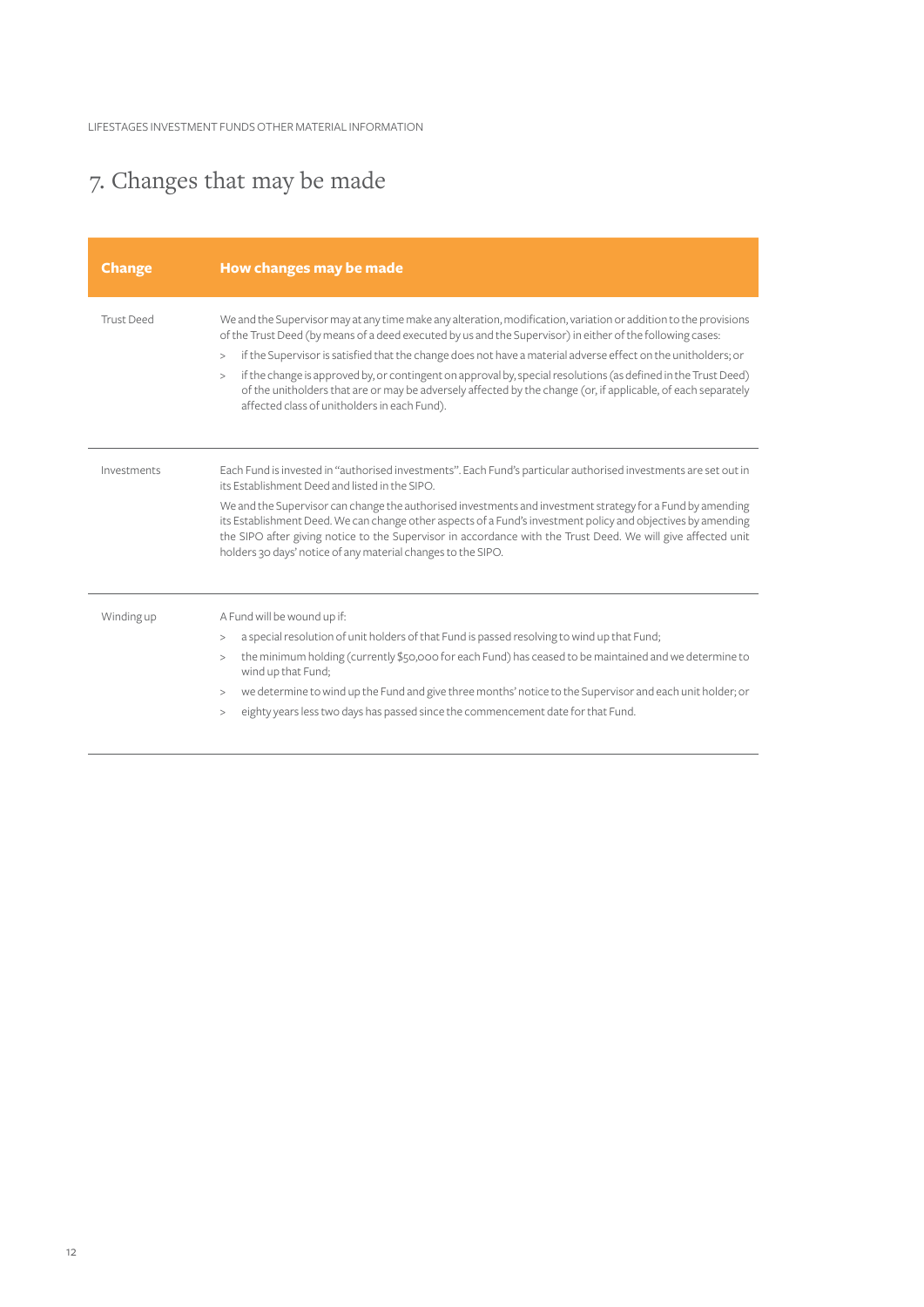

# 8. Who is involved?

## **Manager**

Funds Administration New Zealand Limited is the manager of the Lifestages Investment Funds. We are also the issuer of the membership interests in the Funds. We are responsible for offering membership, accepting applications, allocating interests to members, managing assets, and administering the Funds.

We are a subsidiary of Southland Building Society trading as SBS Bank (**[www.sbsbank.co.nz](https://www.sbsbank.co.nz)**).

Our directors are:

# **Mark O'Connor**

Director BCom, FCA, FNZIM Invercargill

Mark joined the Board in September 2020 having been appointed to the SBS Bank Board in August 2018.

Mark is a qualified accountant who has previously been involved in senior management roles in the New Zealand port sector. He is the former CEO of NZX listed company South Port NZ, a position he held for 18 years. Prior to his port sector involvement, he was employed by EY for 10 years including a 2-year period in Toronto, Canada.

In addition to the SBS Group Company directorships, Mark is chairman of private equity fund Invest South and a director of Calvary Hospital Southland. He is also Chairman of the Assurance & Risk Committee for NZ Customs and has been active in the Southland Regional Development (SoRDS) programme. He currently chairs the Southland Aquaculture Working Group and is a member of the Hawthorndale Care Village Charitable Trust Project Group.

Mark is a fellow of both the New Zealand Institute of Chartered Accountants and the New Zealand Institute of Management.

### **Graham Duston**

Executive Director BCom, PGDip (Commerce) National Certificate in Financial Services (Financial Advice) Christchurch

Graham joined the board in September 2001. He is also a director of Staples Rodway Asset Management Limited, a subsidiary company of Funds Administration New Zealand Limited.

Graham has over 30 years' experience in the financial services industry and has extensive investment management experience. Prior to joining Funds Administration New Zealand Limited, Graham was the General Manager of ANZ Funds Management and New Zealand Manager of ANZ Life New Zealand. He has also held senior management roles with TOWER and Armstrong Jones/ING.

Graham is a member of INFINZ.

# **Greg Mulvey**

Director BCom, FCA, FNZIM Invercargill

Greg joined the board in May 2004 and has been a member of the board of SBS Bank since 2005 .

Greg is a qualified accountant with over 40 years' experience in the corporate sector which included 30 years as general manager of the Invercargill Licensing Trust and a former director of DB South Island Brewery Limited. Greg is currently a Trustee of the Southland Indoor Leisure Centre Charitable Trust and Rwenzori Special Needs Foundation (NZ).

Greg is a fellow of both the New Zealand Institute of Chartered Accountants and the New Zealand Institute of Management.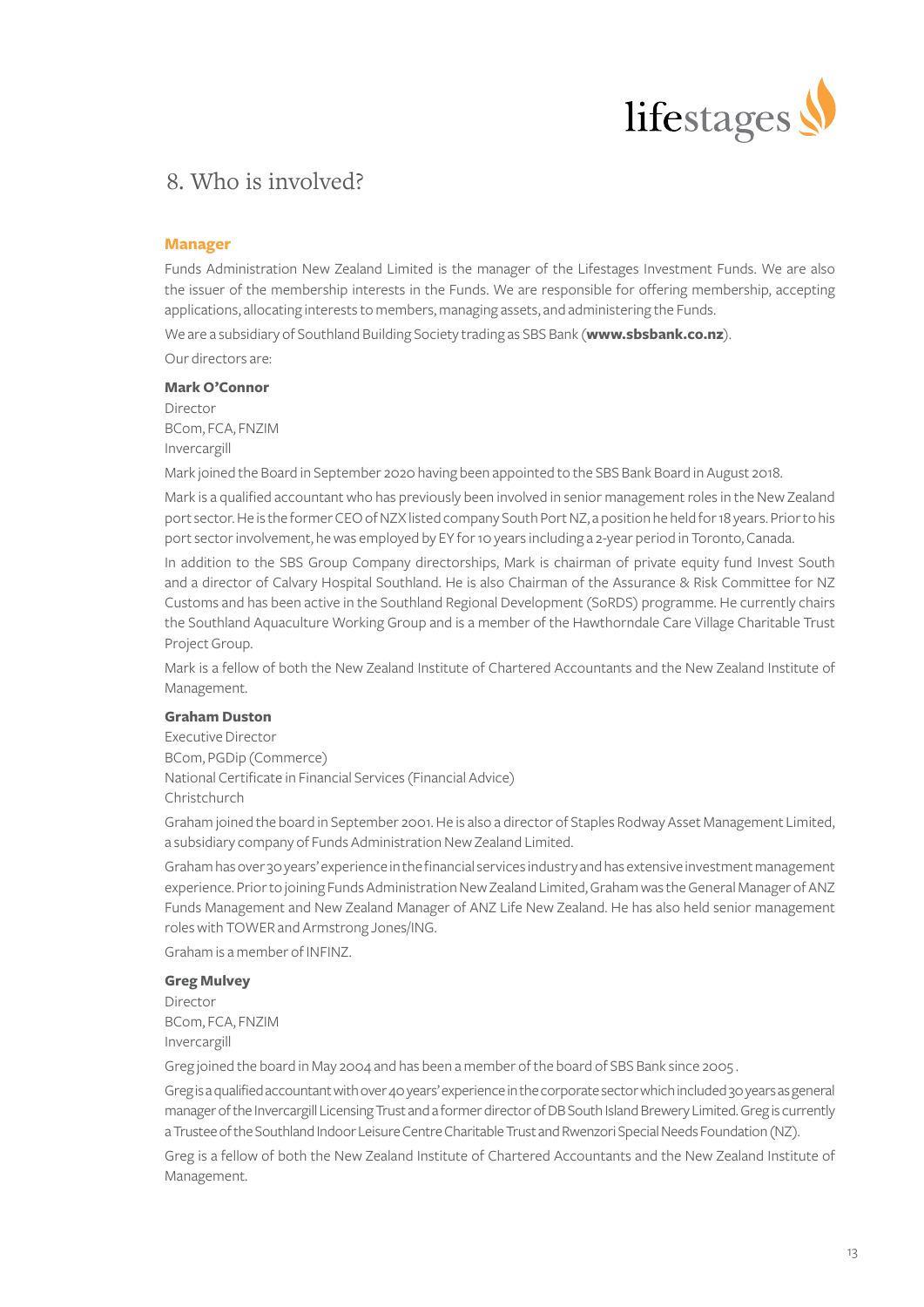### **Michael Skilling**

Chairman BAgriSci, PGDipBank CMinstitD Auckland

Michael joined the board in May 2016 and has been a member of the board of SBS Bank since 2014. He is also a director of Staples Rodway Asset Management Limited, a subsidiary company of Funds Administration New Zealand Limited.

He has in-depth experience in retail, private, rural and business banking together with insurance, managed funds and finance companies. In previous roles, he has led both the Agribusiness and Business Banking arms of BNZ including Small Business, Medium/Large Business, International Trade, Property, Plant and Machinery Finance and Private Banking. Michael is a director of several other Boards - including farming enterprises, a pre-school business, a mortgage broker and a finance company. He was a founding director of The ICEHOUSE and a Trustee for eight years. He has been a judge of the Auckland Business Awards and the Indian Business Awards.

He is a Senior Fellow of Financial Services Institute of Australasia (FINSIA) and a Chartered Member of the New Zealand Institute of Directors.

# **Derek Young**

Executive Director BCA, CA Wellington

Derek joined the board in May 2004.

Derek has over 30 years' experience in the financial services industry and has extensive investment management experience.

Prior to joining Funds Administration New Zealand Limited, Derek was a General Manager for ING as well as being responsible for the operations of ANZ Life New Zealand. Derek has worked for leading funds management organisations such as TOWER, ANZ, and Armstrong Jones/ING in senior management roles.

Derek is a member of INFINZ.

Director details (including the chair) may change at any time.

Our registered office is:

c/- SBS Bank 51 Don Street Invercargill

We can be contacted by calling 0800 727 2265 (SBS Bank), online at **[www.lifestages.co.nz](https://www.lifestages.co.nz/)** or by visiting your local branch of SBS Bank.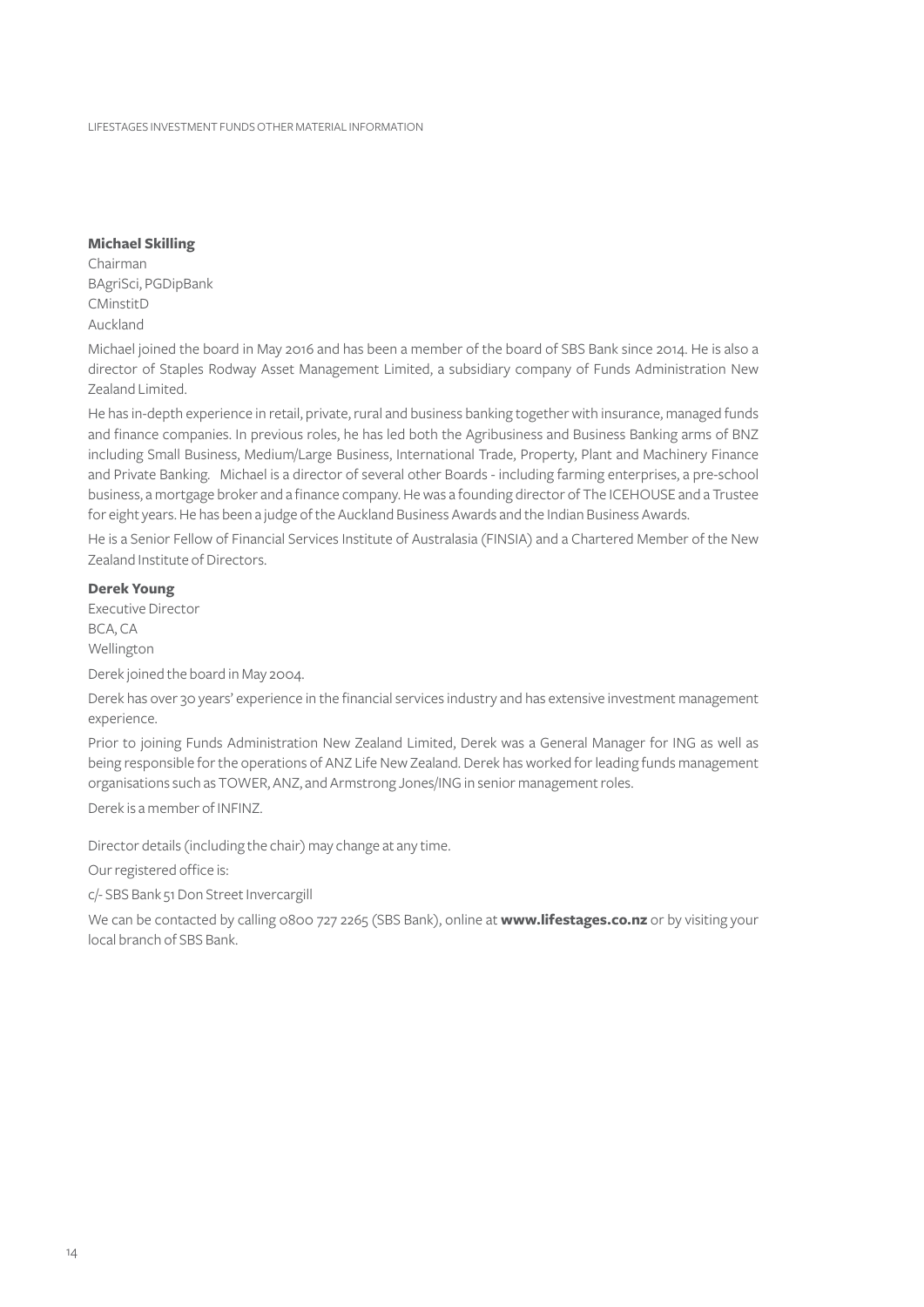

# **Supervisor**

Trustees Executors Limited is the supervisor of the Funds. The Supervisor was incorporated in New Zealand under the Joint Stock Company Act 1860 on 6 July 1881. It was re-registered under the Companies Act 1993 on 30 June 1997. On 1 May 2002 in New Zealand, the Supervisor's status as a statutory trustee company was reconfirmed under its own Act of Parliament, the Trustees Executors Limited Act 2002.

The Supervisor's parent company in New Zealand is Sterling Grace (NZ) Limited, incorporated in New Zealand on 30 July 2003. That company is ultimately owned by the Grace family, through various private trusts.

The Supervisor has been granted a full licence under the Financial Markets Supervisors Act 2011 to act as a supervisor in respect of registered schemes. The licence conditions may change over time. See **[www.fma.govt.](http://www.fma.govt.nz) [nz](http://www.fma.govt.nz)** for a full list of these conditions.

The Supervisor's directors are:

- > Ryan Bessemer;
- > Victoria Grace;
- > Graeme Kirkpatrick;
- > Laurence Kubiak; and
- > Richard Klipin.

The Supervisor is responsible for custody of the Funds' assets, and supervising the performance of our functions under the Trust Deed and all relevant law.

The Supervisor may delegate any of its duties, powers or discretions (except for its obligation to supervise the performance by us of our functions under the Trust Deed and the Financial Markets Conduct Act 2013) to any person it nominates, or appoint any person to be its attorney or agent. The Supervisor remains responsible for the acts and omissions of any such person it nominates or appoints.

Trustees Executors Limited has nominated its wholly owned subsidiary T.E.A. Custodians Limited to hold the Funds' assets in its name. Trustees Executors Limited retains primary responsibility for the custody of the assets.

The Supervisor was granted a licence pursuant to the Financial Markets Supervisors Act 2011. The licence conditions may change over time.

See **[www.fma.govt.nz](http://www.fma.govt.nz)** for a full list of these conditions.

Corporate Trustee Services

Trustees Executors Limited

Level 9, Spark Central

45-52 Willis Street

PO Box 10519, Wellington 6143

or email **[cts@trustees.co.nz](https://cts@trustees.co.nz)**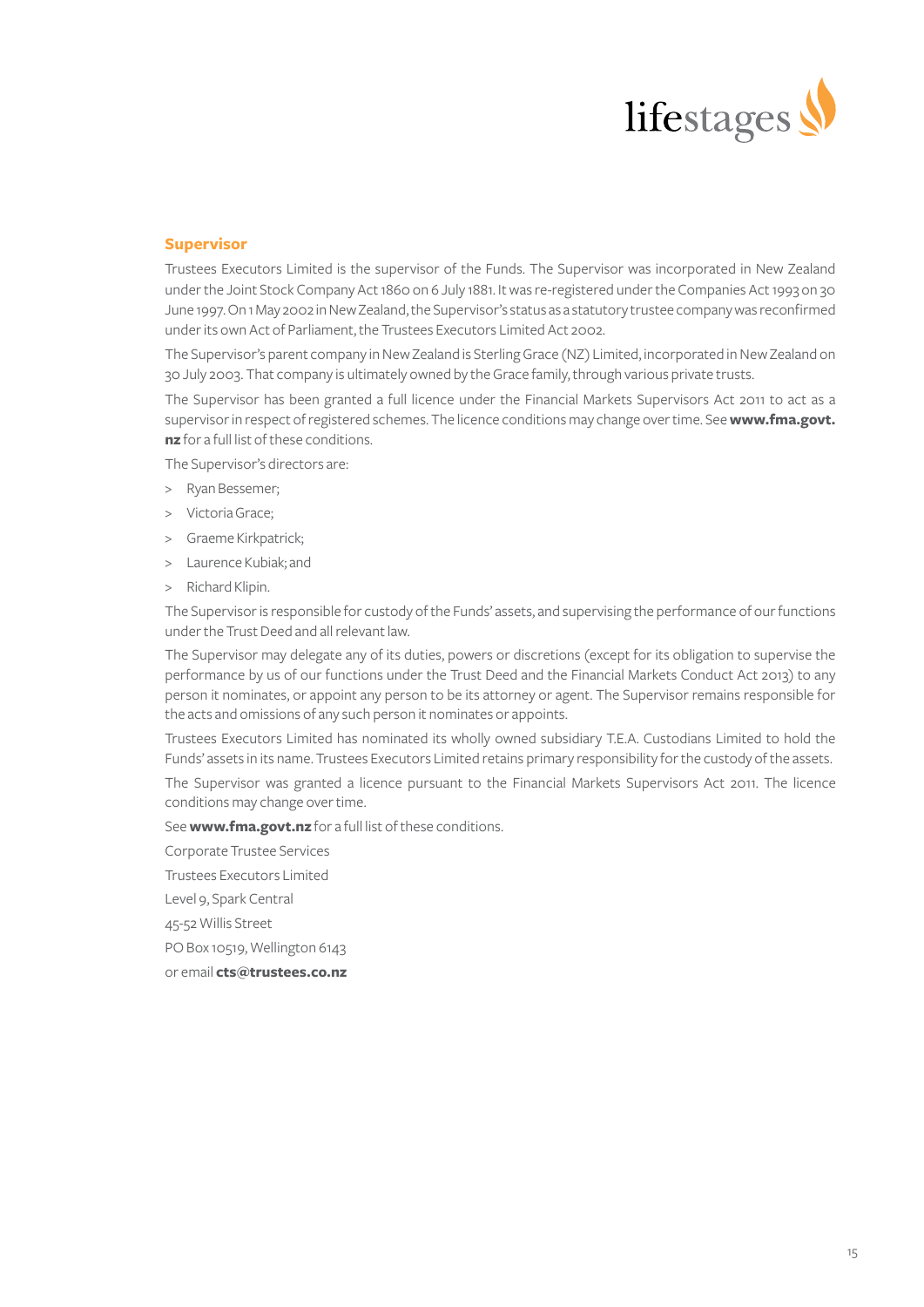# *Indemnities*

We and the Supervisor are entitled to an indemnity out of the assets of a Fund if either of us are held personally liable in respect of any debt, liability, or obligation incurred by or on behalf of that Fund, or for any action taken or omitted in connection with that Fund. This indemnity extends to the costs of any litigation or other proceedings in which liability is determined.

However, neither we nor the Supervisor are entitled to be indemnified out of the assets of a Fund in respect of any liability for breach of trust where we or the Supervisor (as applicable) fails to show the degree of care and diligence required of us in that capacity, having regard to the provisions of the Trust Deed and the powers, authorities, or discretions conferred by the Trust Deed. We and the Supervisor are also expressly liable for any loss arising out of our own or the Supervisor's own (as applicable) wilful default or wilful breach of trust. We (but not the Supervisor) are also liable where we have failed to use our best endeavours to ensure that the Funds are carried on in a proper and efficient manner.

In addition, the Supervisor is entitled to be reimbursed for attributed tax paid by it by cancelling relevant unit holders' units.

Unit holders are not liable to indemnify us or the Supervisor in respect of any debt or liability incurred in respect of any Fund, except in respect of any tax paid or payable by us or the Supervisor in respect of you or your units.

# **Custodian**

Trustees Executors Limited is the Custodian of the Funds, holding the assets in the name of its 100% owned subsidiary T.E.A. Custodians Limited. The Custodian may be contacted by calling 04 878 7833 or at:

Corporate Trustee Services Trustees Executors Limited Level 9, Spark Central 45-52 Willis Street PO Box 10519, Wellington 6143 or email **[cts@trustees.co.nz](https://cts@trustees.co.nz)**

## **Administration manager**

We have appointed Trustees Executors Limited to provide registry and unit pricing services and some administrative functions for the Scheme. The securities services division of Trustees Executors Limited provides these services.

# **Investment manager**

As at the date of this OMI, FANZ has not appointed any separate investment managers for the Funds. However, this may change in the future, and FANZ has out-sourced some of the Funds management functions to underlying fund managers. This could change in the future.

# **Registrar**

Trustees Executors Limited is the Funds' Registrar.

### **Auditor**

The Auditor of the Funds is KPMG. KPMG is registered as an audit firm under the Auditor Regulation Act 2011. KPMG are independent of us and the Funds, although some of the partners and staff of KPMG may hold units in the Funds in their personal capacity.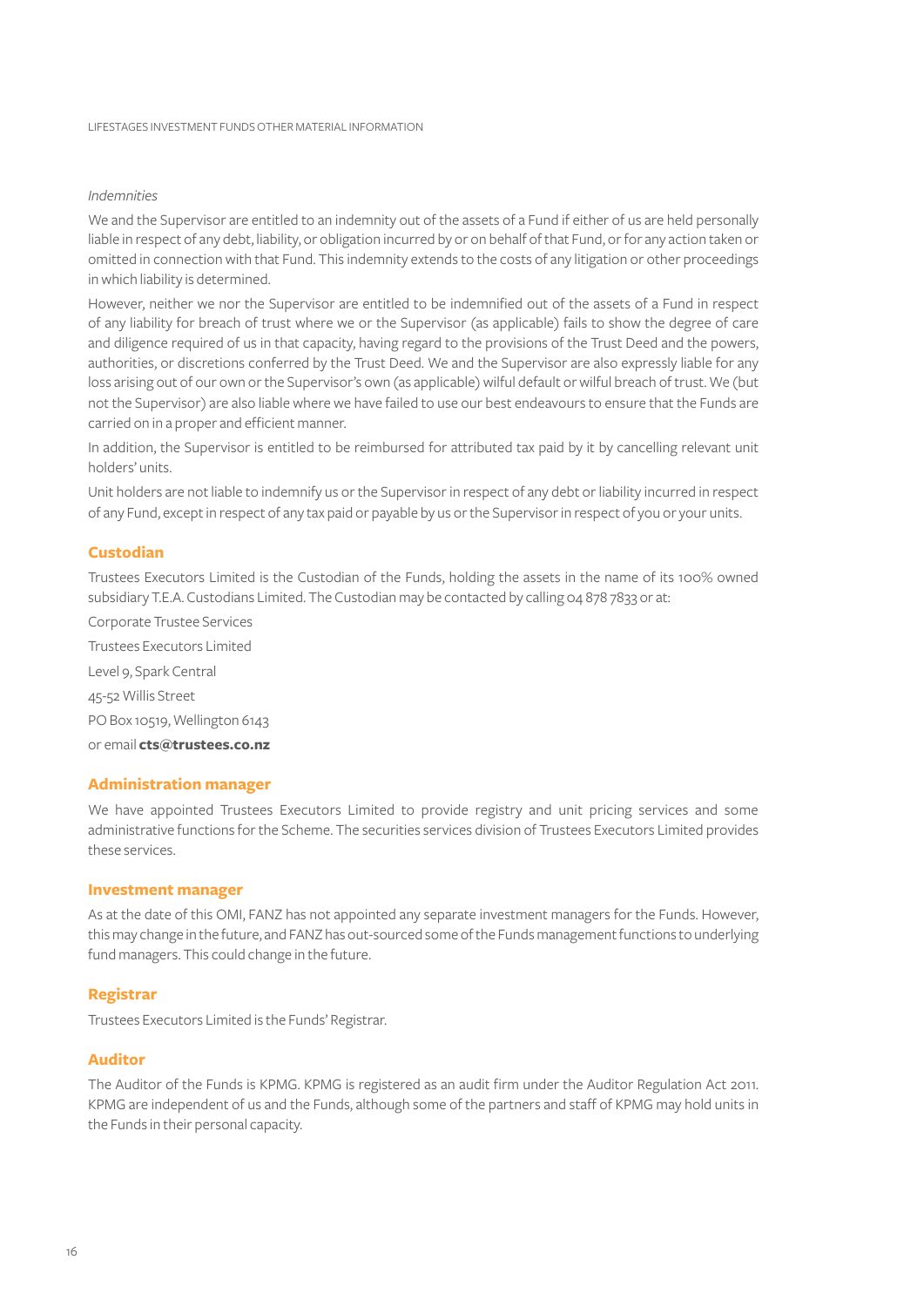

# **Independence of Supervisor and any custodians**

The Supervisor (who is also the Custodian) is independent of us. The Custodian nominee T.E.A. Custodians Limited is owned by the Supervisor.

# **Disclaimer**

Neither Funds Administration New Zealand Limited nor its parent SBS Bank guarantees (either partially or fully) the capital value or performance of the securities. The principal and returns of the Lifestages Corporate Bond, World Bond, Australasian Equity, and World Equity Portfolios are not guaranteed or secured in any way by FANZ or its parent SBS Bank (or any other member of the SBS Bank group), Trustees Executors Limited, or any other person. Investments in the Funds do not represent deposits or other liabilities of FANZ or its parent SBS, and are subject to investment risk, including the possible delays in repayment and loss of income and principal invested.

# **Address details**

Address details of the Custodian, auditors or Supervisor may change at any time. For up-to-date contact information call us on 0800 727 2265.